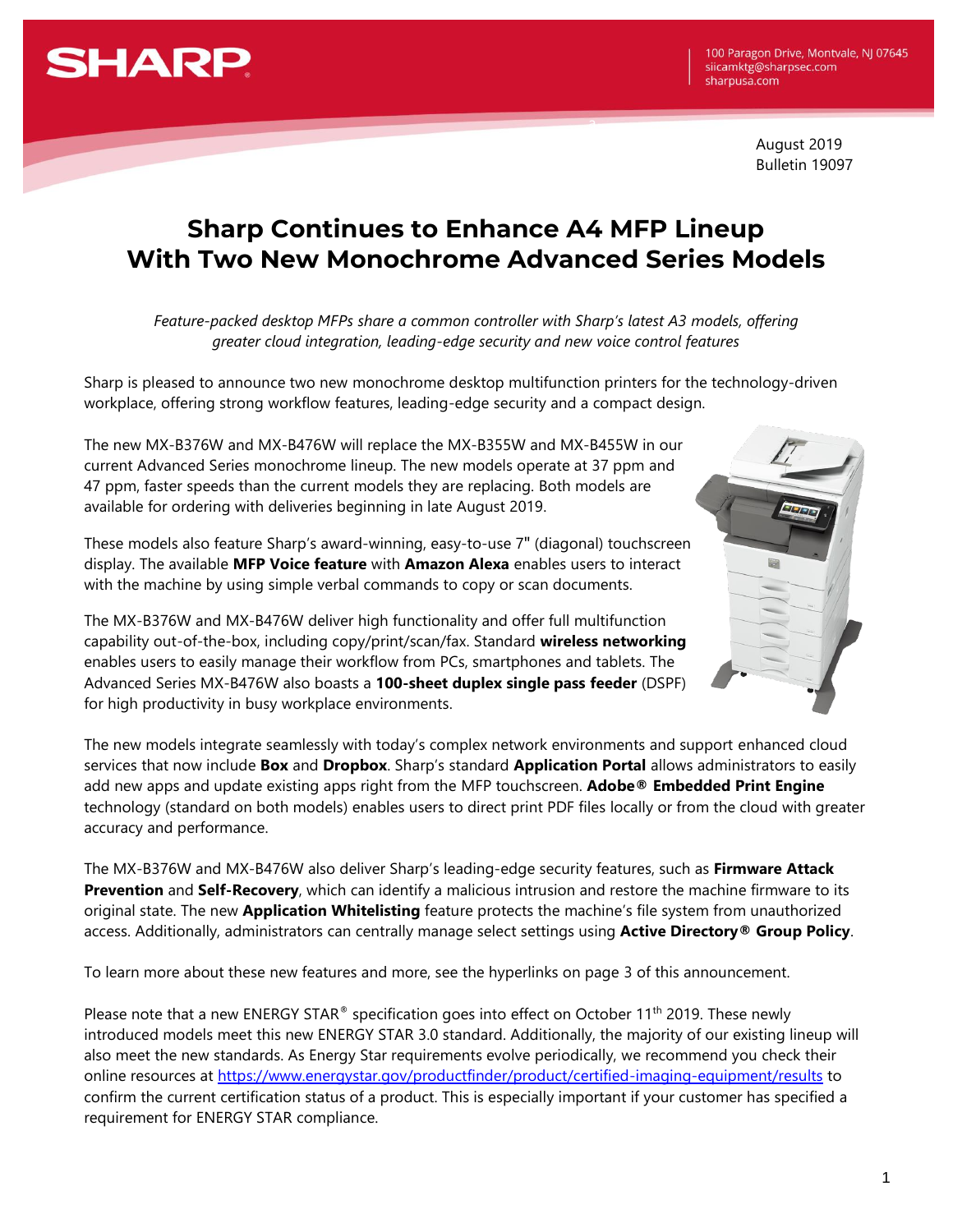### **Availability for Ordering**

The new MX-B376W and MX-B476W Advanced Series monochrome document systems are available for ordering via authorized Sharp dealers and direct sales. Delivery for Both models will begin in late August 2019.

#### **Collateral Material**

Printed brochures will be available from the Hibbert Group. Please call 609-421-4212. Brochures, specification sheets, sales presentations, configuration charts, and more can be downloaded from our Sharp Success Center dealer website: success.sharpamericas.com.

| Item Code | <b>Description</b>      | <b>Your Cost</b> |
|-----------|-------------------------|------------------|
| CPD-3937  | MX-B376W/B476W Brochure | \$0.60           |

#### **Sharp Success Center and Sharp PC Service – Your 24/7 Online Resource**

Log in to success.sharpamericas.com for sales and www.sharp-pcservice.com for service to access all the marketing tools, sales and service education, and product information you need to achieve success. Check the Calendar for online training opportunities. **Visit Sharp Academy** and earn your sales and service certifications. And be sure to take advantage of **My Sharp™**, an industry-leading dedicated customer service website that you can tailor to your customers' Sharp products.

Sharp continues to grow its A4 product offerings by introducing models that share productive workflow features with our A3 product line, enabling users to easily operate any Sharp multifunction device. These new additions to our product family give your sales staff more reasons to sell Sharp. I encourage you to place an order today!

Sincerely,

Shane Coffey Vice President, Product Management Sharp Imaging and Information Company of America

Prices, design and specifications are subject to change without notice. ©2019 Sharp Electronics Corporation. All rights reserved. Sharp and all related trademarks are trademarks or registered trademarks of Sharp Corporation and/or its affiliated companies. Amazon, Alexa, and all related logos and motion marks are trademarks of Amazon.com, Inc. All other trademarks are the property of their respective owners. Adobe, the Adobe logo, Postscript and Postscript 3 are trademarks or registered trademark of Adobe in the United States and/or other countries. Active Directory is a trademark or registered trademark of Microsoft Corporation. All other trademarks are the property of their respective owners.